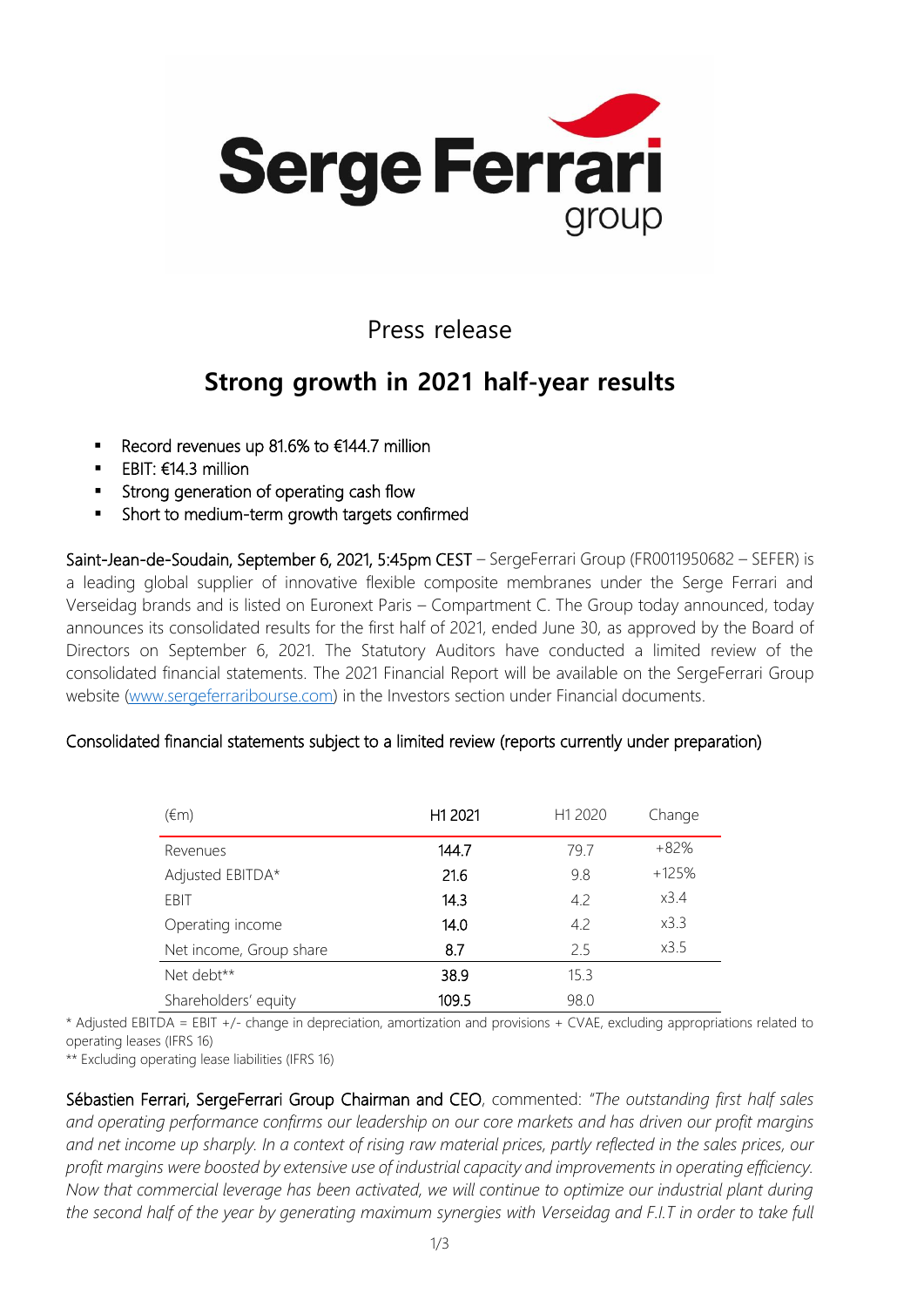*advantage of our current growth surge. Encouraged by these excellent first half results, we are confirming our medium-term target to push revenues up to €300 million while improving our EBIT margin."*

### Robust growth and sharp improvement in operating leverage

The Group posted H1 2021 revenues of €144.7 million, up 81.6% at current consolidation scope and exchange rates and up 42.6% at constant consolidation scope and exchange rates. Growth was fueled by higher volumes, market share gains in most business lines, a highly favorable price impact arising from changes in the mix and contributions from the latest acquisitions.

In a challenging situation with regard to raw material procurement, the Group managed to secure its supplies and leverage its strong position on target markets to gradually reflect price increases for certain components on sales prices. Meanwhile, the use of industrial capacity recovered sharply to a highly satisfactory level at all Group facilities, which discontinued their partial unemployment schemes from the beginning of Q4 2020 except for Krefeld, where the system continued until April 2021.

Coupled with tight control of operating expenses, thriving business allowed SergeFerrari Group to post a sharp improvement in half-year profit margins. Accordingly, adjusted EBITDA excluding IFRS 16 impact came to €21.6 million, up 137% versus H1 2020. EBIT amounted to €14.3 million, a 3.4-fold increase from H1 2020. Lastly, net income, Group share came to €8.7 million, up from €2.5 million in H1 2020 and €4.2 in H1 2019.

### Significant generation of free cash flow underpinned by strong financial

#### structure

Adjusted EBITDA for the first six months of 2021 came to €21.6 million, thereby exceeding 2020 full-year adjusted EBITDA and up €8 million versus H1 2019. Operating cash flow came to €13.6 million after a significant €13.4 million reduction in working capital due to the surge in business volumes. Free cash flow amounted to €8.8 million with operating capital expenditure kept under control at €3.6 million. Lastly, cash outflow during the period was limited to  $\epsilon$ 4.2 million while allowing the Group to finance:

- the second installment of the F.I.T acquisition price;
- the second installment of the Verseidag acquisition price;
- repayment of a €3 million shareholder current account advance provided in July 2020 when the financing agreements were signed;
- payment of the 2019 dividend to the Ferrari family group (prudently postponed at the outbreak of the health crisis).

Net debt at June 30, 2021 excluding IFRS 16 impact (excluding operating leases) stood at €38.9 million versus €34.3 million at December 31, 2020.

### Jagenberg AG joins the shareholding structure

On July 29, 2021, in accordance with the Verseidag acquisition agreement, SergeFerrari Group paid the second installment of the acquisition price divided into a €4.4 million cash payment and the transfer of SergeFerrari Group shares to Jagenberg AG, which thereby became a shareholder with a 4.8% stake in the Company. The shares were taken from the stock of treasury shares held by SergeFerrari Group as of the payment date.